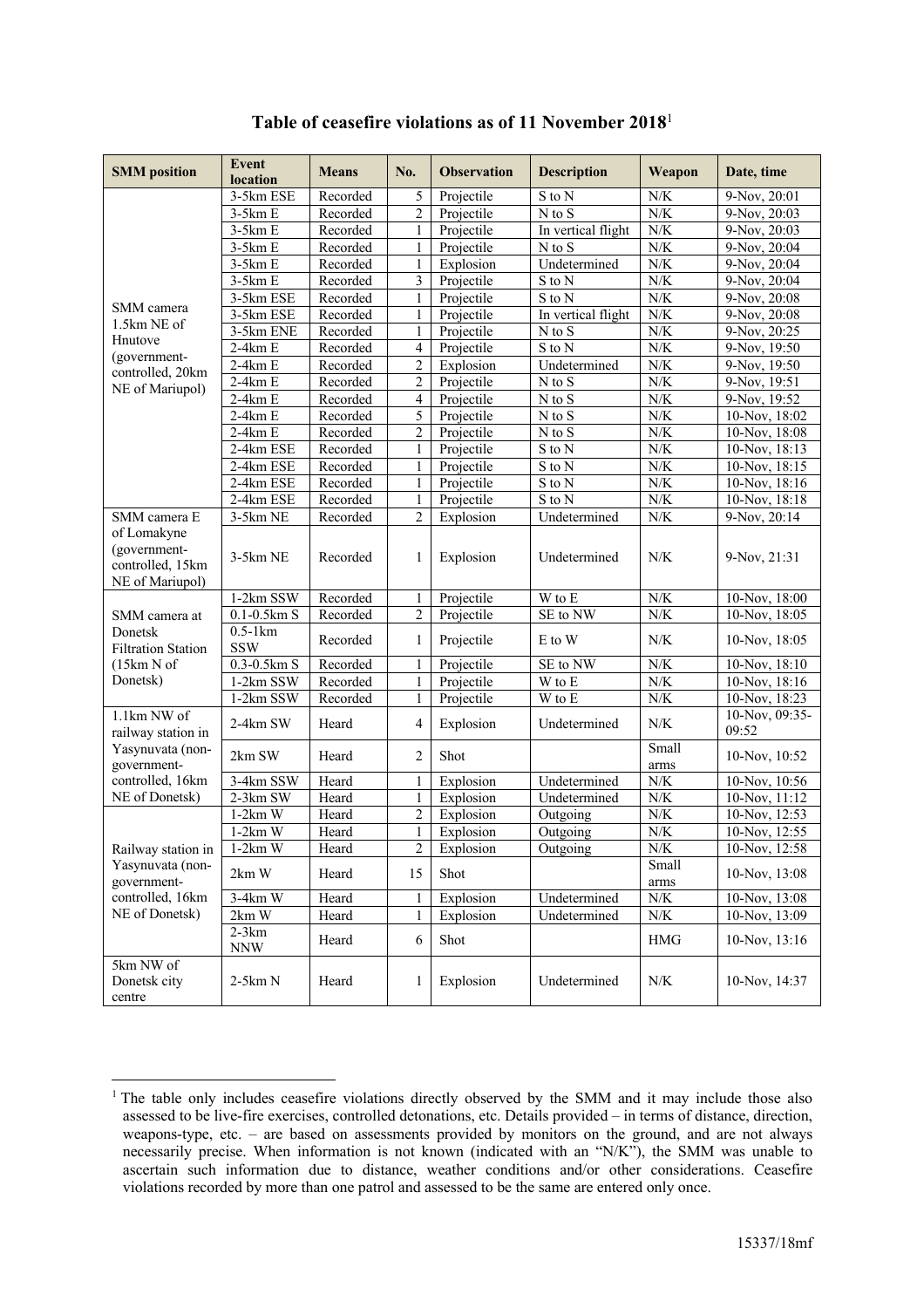| Berezove<br>(government-<br>controlled, 31km<br>SW of Donetsk) | N/K NE   | Heard                                                                                                                                                                                                                                                                                                                                                                                                                                                                                                                                                                                                                                                                                                                                                                                                                                                                                                                                                                                                                                                                                                                                                                                                                                                                                                                                                     | 1              | Explosion    | Undetermined            | N/K           | 8-Nov, 09:56             |
|----------------------------------------------------------------|----------|-----------------------------------------------------------------------------------------------------------------------------------------------------------------------------------------------------------------------------------------------------------------------------------------------------------------------------------------------------------------------------------------------------------------------------------------------------------------------------------------------------------------------------------------------------------------------------------------------------------------------------------------------------------------------------------------------------------------------------------------------------------------------------------------------------------------------------------------------------------------------------------------------------------------------------------------------------------------------------------------------------------------------------------------------------------------------------------------------------------------------------------------------------------------------------------------------------------------------------------------------------------------------------------------------------------------------------------------------------------|----------------|--------------|-------------------------|---------------|--------------------------|
| Sopyne<br>(government-                                         | N/K NE   | Heard                                                                                                                                                                                                                                                                                                                                                                                                                                                                                                                                                                                                                                                                                                                                                                                                                                                                                                                                                                                                                                                                                                                                                                                                                                                                                                                                                     | 8              | <b>Burst</b> |                         | <b>HMG</b>    | 8-Nov, 11:22-<br>11:23   |
| controlled, 16km<br>E of Mariupol)                             | N/K NE   | Heard                                                                                                                                                                                                                                                                                                                                                                                                                                                                                                                                                                                                                                                                                                                                                                                                                                                                                                                                                                                                                                                                                                                                                                                                                                                                                                                                                     | 1              | Explosion    | Undetermined            | N/K           | 10-Nov, 10:52            |
|                                                                | 3km E    | Heard                                                                                                                                                                                                                                                                                                                                                                                                                                                                                                                                                                                                                                                                                                                                                                                                                                                                                                                                                                                                                                                                                                                                                                                                                                                                                                                                                     | $\overline{4}$ | <b>Burst</b> |                         | <b>HMG</b>    | $8-Nov, 11:50-$<br>11:52 |
|                                                                | 3km NE   | Heard                                                                                                                                                                                                                                                                                                                                                                                                                                                                                                                                                                                                                                                                                                                                                                                                                                                                                                                                                                                                                                                                                                                                                                                                                                                                                                                                                     | 1              | Explosion    | Impact                  | N/K           | 8-Nov, 11:50-<br>11:52   |
|                                                                | 3km E    | Heard                                                                                                                                                                                                                                                                                                                                                                                                                                                                                                                                                                                                                                                                                                                                                                                                                                                                                                                                                                                                                                                                                                                                                                                                                                                                                                                                                     | 13             | <b>Burst</b> |                         | <b>HMG</b>    | $8-Nov, 11:53-$<br>12:06 |
| 2km SE of<br>Lebedynske                                        | 3km NE   | Heard                                                                                                                                                                                                                                                                                                                                                                                                                                                                                                                                                                                                                                                                                                                                                                                                                                                                                                                                                                                                                                                                                                                                                                                                                                                                                                                                                     | 7              | Explosion    | Impact                  | N/K           | 8-Nov, 11:53-<br>12:06   |
| (government-                                                   | N/K NE   | Heard                                                                                                                                                                                                                                                                                                                                                                                                                                                                                                                                                                                                                                                                                                                                                                                                                                                                                                                                                                                                                                                                                                                                                                                                                                                                                                                                                     | 1              |              | Undetermined            | $N/K$         | 10-Nov, 12:06            |
| controlled, 16km<br>NE of Mariupol)                            | N/K N    | Heard                                                                                                                                                                                                                                                                                                                                                                                                                                                                                                                                                                                                                                                                                                                                                                                                                                                                                                                                                                                                                                                                                                                                                                                                                                                                                                                                                     | $\overline{4}$ | Explosion    | Undetermined            | $N/K$         | 10-Nov, 12:25-<br>12:45  |
|                                                                | N/K N    | Heard                                                                                                                                                                                                                                                                                                                                                                                                                                                                                                                                                                                                                                                                                                                                                                                                                                                                                                                                                                                                                                                                                                                                                                                                                                                                                                                                                     | 33             | <b>Burst</b> | Outgoing                | Small<br>arms | 10-Nov, 12:25-<br>12:45  |
|                                                                | N/K N    | Heard                                                                                                                                                                                                                                                                                                                                                                                                                                                                                                                                                                                                                                                                                                                                                                                                                                                                                                                                                                                                                                                                                                                                                                                                                                                                                                                                                     | 1              | Shot         | Outgoing                | Small<br>arms | 10-Nov, 12:25-<br>12:45  |
|                                                                | N/K N    | Explosion<br>Small<br>Shot<br>Heard<br>1<br>Outgoing<br>arms<br>Small<br>2<br>Shot<br>Heard<br>Outgoing<br>arms<br>Small<br>2<br>Heard<br>Shot<br>Outgoing<br>arms<br>Small<br>3<br>Heard<br>Outgoing<br>Burst<br>arms<br>$\overline{2}$<br>N/K<br>Heard<br>Explosion<br>Undetermined<br>Small<br>80<br>Shot<br>Heard<br>Outgoing<br>arms<br>Outgoing<br>(Assessed to be<br>Small<br>Shot<br>Heard<br>200<br>live-fire training<br>arms<br>exercises)<br>Outgoing<br>(Assessed to be<br>Small<br>Heard<br>90<br>Shot<br>live-fire training<br>arms<br>exercises)<br>Outgoing<br>(Assessed to be<br>Small<br>Heard<br>$\overline{4}$<br><b>Burst</b><br>live-fire training<br>arms<br>exercises)<br>Heard<br>Undetermined<br>N/K<br>4<br>Explosion<br>Heard<br>$\overline{2}$<br>$N\!/\!K$<br>Explosion<br>Undetermined<br>Heard<br>29<br><b>Burst</b><br>$\rm HMG$<br>${\rm N/K}$<br>Heard<br>7<br>Explosion<br>Undetermined<br>Heard<br>Undetermined<br>$N\!/\!K$<br>5<br>Explosion<br>Heard<br>8<br>Undetermined<br>N/K<br>Explosion<br>Heard<br>$\rm HMG$<br>60<br><b>Burst</b><br>$N\!/\!K$<br>Heard<br>Undetermined<br>Explosion<br>4<br>Heard<br>$\operatorname{HMG}$<br>17<br><b>Burst</b><br>N/K<br>Heard<br>15<br>Explosion<br>Undetermined<br>Heard<br>12<br><b>Burst</b><br><b>HMG</b><br>Heard<br>3<br>Undetermined<br>$N\!/\!K$<br>Explosion | 10-Nov, 12:55  |              |                         |               |                          |
|                                                                | N/K ESE  |                                                                                                                                                                                                                                                                                                                                                                                                                                                                                                                                                                                                                                                                                                                                                                                                                                                                                                                                                                                                                                                                                                                                                                                                                                                                                                                                                           |                |              |                         |               | $10-Nov, 10:10$          |
|                                                                | N/K ESE  |                                                                                                                                                                                                                                                                                                                                                                                                                                                                                                                                                                                                                                                                                                                                                                                                                                                                                                                                                                                                                                                                                                                                                                                                                                                                                                                                                           |                |              |                         |               | 10-Nov, 10:27            |
|                                                                | N/K E    |                                                                                                                                                                                                                                                                                                                                                                                                                                                                                                                                                                                                                                                                                                                                                                                                                                                                                                                                                                                                                                                                                                                                                                                                                                                                                                                                                           |                |              |                         |               | 10-Nov, 10:45-<br>10:55  |
|                                                                | N/K SSE  |                                                                                                                                                                                                                                                                                                                                                                                                                                                                                                                                                                                                                                                                                                                                                                                                                                                                                                                                                                                                                                                                                                                                                                                                                                                                                                                                                           |                |              |                         |               | 10-Nov, 10:45-<br>10:55  |
| Orlivske                                                       | N/K ENE  |                                                                                                                                                                                                                                                                                                                                                                                                                                                                                                                                                                                                                                                                                                                                                                                                                                                                                                                                                                                                                                                                                                                                                                                                                                                                                                                                                           |                |              |                         |               | 10-Nov, 10:45-<br>10:55  |
| (government-<br>controlled, 23km<br>NE of Mariupol)            | 1km NE   |                                                                                                                                                                                                                                                                                                                                                                                                                                                                                                                                                                                                                                                                                                                                                                                                                                                                                                                                                                                                                                                                                                                                                                                                                                                                                                                                                           |                |              |                         |               | 10-Nov, 11:06-<br>11:15  |
|                                                                | 1km NE   |                                                                                                                                                                                                                                                                                                                                                                                                                                                                                                                                                                                                                                                                                                                                                                                                                                                                                                                                                                                                                                                                                                                                                                                                                                                                                                                                                           |                |              |                         |               | 10-Nov, 11:20-<br>11:30  |
|                                                                | 1km NE   |                                                                                                                                                                                                                                                                                                                                                                                                                                                                                                                                                                                                                                                                                                                                                                                                                                                                                                                                                                                                                                                                                                                                                                                                                                                                                                                                                           |                |              | 10-Nov, 11:20-<br>11:30 |               |                          |
|                                                                | 5-8km SW |                                                                                                                                                                                                                                                                                                                                                                                                                                                                                                                                                                                                                                                                                                                                                                                                                                                                                                                                                                                                                                                                                                                                                                                                                                                                                                                                                           |                |              |                         |               | 9-Nov, 19:57-<br>19:59   |
|                                                                | 5-8km SW |                                                                                                                                                                                                                                                                                                                                                                                                                                                                                                                                                                                                                                                                                                                                                                                                                                                                                                                                                                                                                                                                                                                                                                                                                                                                                                                                                           |                |              |                         |               | 9-Nov, 20:03             |
|                                                                | 5-8km SW |                                                                                                                                                                                                                                                                                                                                                                                                                                                                                                                                                                                                                                                                                                                                                                                                                                                                                                                                                                                                                                                                                                                                                                                                                                                                                                                                                           |                |              |                         |               | 10-Nov, 14:17-<br>14:20  |
|                                                                | 5-6km NW |                                                                                                                                                                                                                                                                                                                                                                                                                                                                                                                                                                                                                                                                                                                                                                                                                                                                                                                                                                                                                                                                                                                                                                                                                                                                                                                                                           |                |              |                         |               | 10-Nov, 14:22            |
|                                                                | 5-6km NW |                                                                                                                                                                                                                                                                                                                                                                                                                                                                                                                                                                                                                                                                                                                                                                                                                                                                                                                                                                                                                                                                                                                                                                                                                                                                                                                                                           |                |              |                         |               | 10-Nov, 14:29            |
| Horlivka (non-<br>government-                                  | 5-6km NW |                                                                                                                                                                                                                                                                                                                                                                                                                                                                                                                                                                                                                                                                                                                                                                                                                                                                                                                                                                                                                                                                                                                                                                                                                                                                                                                                                           |                |              |                         |               | 10-Nov, 14:32-<br>14:33  |
| controlled, 39km<br>NE of Donetsk)                             | 5-6km NW |                                                                                                                                                                                                                                                                                                                                                                                                                                                                                                                                                                                                                                                                                                                                                                                                                                                                                                                                                                                                                                                                                                                                                                                                                                                                                                                                                           |                |              |                         |               | 10-Nov, 14:34-<br>14:37  |
|                                                                | 5-6km SW |                                                                                                                                                                                                                                                                                                                                                                                                                                                                                                                                                                                                                                                                                                                                                                                                                                                                                                                                                                                                                                                                                                                                                                                                                                                                                                                                                           |                |              |                         |               | 10-Nov, 14:40            |
|                                                                | 5-6km NW |                                                                                                                                                                                                                                                                                                                                                                                                                                                                                                                                                                                                                                                                                                                                                                                                                                                                                                                                                                                                                                                                                                                                                                                                                                                                                                                                                           |                |              |                         |               | 10-Nov, 14:42            |
|                                                                | 5-6km NW |                                                                                                                                                                                                                                                                                                                                                                                                                                                                                                                                                                                                                                                                                                                                                                                                                                                                                                                                                                                                                                                                                                                                                                                                                                                                                                                                                           |                |              |                         |               | 10-Nov, 14:52-<br>14:55  |
|                                                                | 5-6km NW |                                                                                                                                                                                                                                                                                                                                                                                                                                                                                                                                                                                                                                                                                                                                                                                                                                                                                                                                                                                                                                                                                                                                                                                                                                                                                                                                                           |                |              |                         |               | 10-Nov, 14:56-<br>15:00  |
|                                                                | 5-6km NW |                                                                                                                                                                                                                                                                                                                                                                                                                                                                                                                                                                                                                                                                                                                                                                                                                                                                                                                                                                                                                                                                                                                                                                                                                                                                                                                                                           |                |              |                         |               | 10-Nov, 15:05            |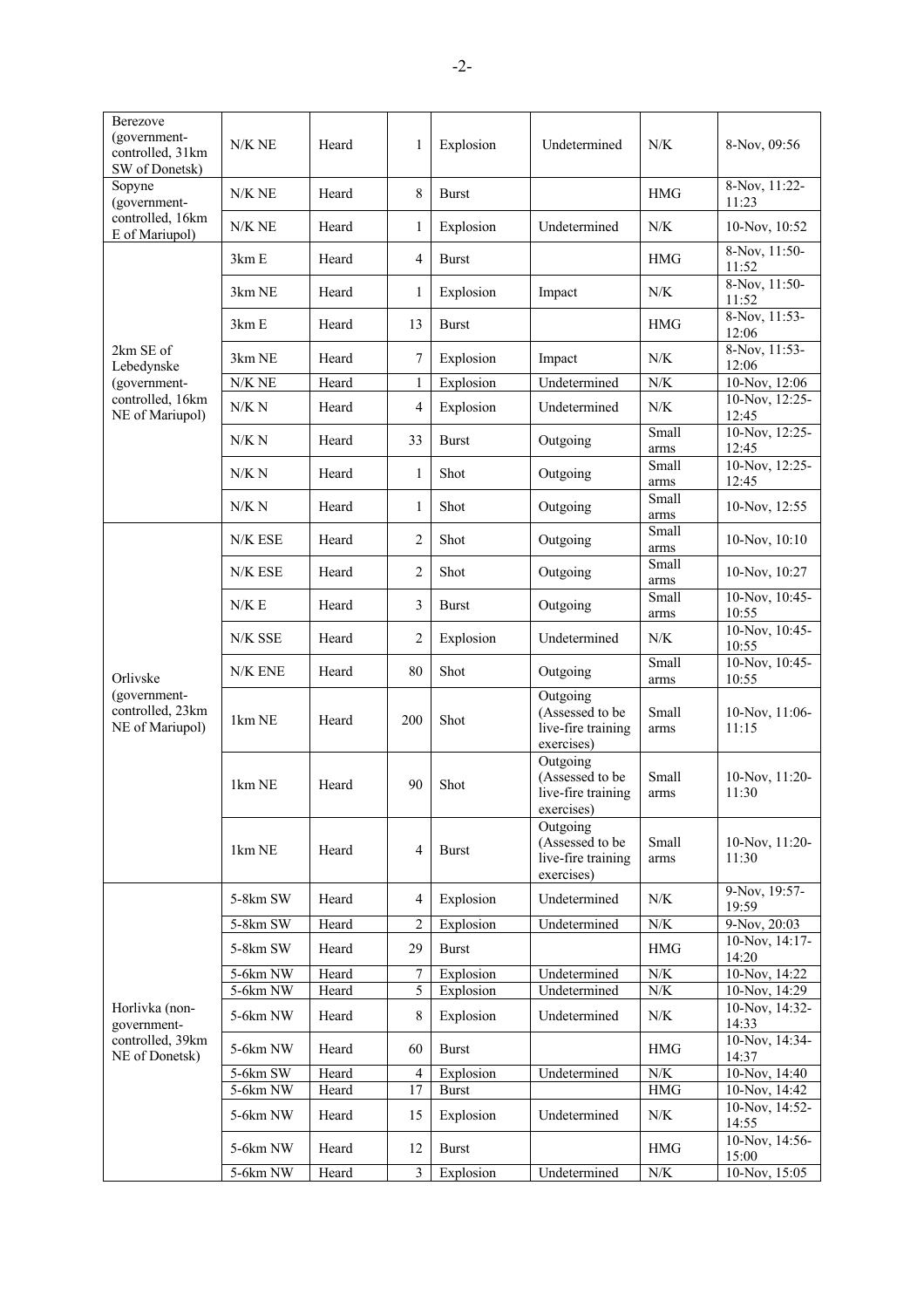|                                    | 5-6km NW              | Heard          | 13             | <b>Burst</b>           |                              | <b>HMG</b>             | 10-Nov, 15:20                  |
|------------------------------------|-----------------------|----------------|----------------|------------------------|------------------------------|------------------------|--------------------------------|
|                                    | 5-6km NW              | Heard          | 5              | <b>Burst</b>           |                              | <b>HMG</b>             | 10-Nov, 15:32                  |
|                                    | 5-7km SSE             | Heard          | 2              | Explosion              | Undetermined                 | N/K                    | 9-Nov, 19:07                   |
|                                    | 4-6km SSE             | Heard          | $\overline{2}$ | <b>Burst</b>           |                              | Small<br>arms          | 9-Nov, 19:11                   |
|                                    | 5-7km SSE             | Heard          | 9              | Explosion              | Undetermined                 | N/K                    | 9-Nov, 19:15-<br>19:18         |
|                                    | 5-7km SSE             | Heard          | 10             | <b>Burst</b>           |                              | Small<br>arms          | 9-Nov, 19:16-<br>19:19         |
|                                    | 5-7km SSE             | Heard          | $\overline{2}$ | Explosion              | Undetermined                 | N/K                    | $9-Nov, 19:21$                 |
|                                    | 4-6km SE              | Heard          | 13             | Shot                   |                              | Small<br>arms          | 9-Nov, 19:22                   |
|                                    | 5-7km S               | Heard          | $\overline{2}$ | Explosion              | Undetermined                 | $N\!/\!K$              | 9-Nov, 19:39                   |
|                                    | 5-7km S               | Heard          | 6              | <b>Burst</b>           |                              | Small<br>arms          | 9-Nov, 19:43                   |
|                                    | 4-6km SE              | Heard          | 4              | <b>Burst</b>           |                              | Small<br>arms          | 9-Nov, 19:46                   |
|                                    | 4-6km SE              | Heard          | 8              | <b>Burst</b>           |                              | <b>HMG</b>             | 9-Nov, 21:10-<br>21:11         |
|                                    | 5-7km SSE             | Heard          | 6              | Explosion              | Undetermined                 | N/K                    | 9-Nov, 21:19-<br>21:23         |
|                                    | 4-6km SSE             | Heard          | 8              | Shot                   |                              | Small<br>arms          | 9-Nov, 21:20-<br>21:21         |
|                                    | 5-7km SSE             | Heard          | 11             | <b>Burst</b>           |                              | Small<br>arms          | 9-Nov, 21:21-<br>21:24         |
|                                    | 5-7km SSE             | Heard          | $\overline{2}$ | Explosion              | Undetermined                 | ${\rm N/K}$            | 9-Nov, 21:27                   |
|                                    | 4-6km SE              | Heard          | $\overline{4}$ | <b>Burst</b>           |                              | Small<br>arms          | 9-Nov, 21:34                   |
| Svitlodarsk                        | 4-6km SSE             | Heard          | 14             | Shot                   |                              | Small<br>arms          | 9-Nov, 22:13-<br>22:14         |
| (government-<br>controlled, 57km   | 4-6km SSE             | Heard          | 3              | <b>Burst</b>           |                              | Small<br>arms          | 9-Nov, 22:14                   |
| NE of Donetsk)                     | 4-6km SE              | Heard          | 6              | Explosion              | Undetermined                 | N/K                    | 9-Nov, 22:30-<br>22:34         |
|                                    | 4-6km SE              | Heard          | 3              | Explosion              | Undetermined                 | ${\rm N/K}$            | 9-Nov, 22:40                   |
|                                    | $4-6km S$             | Heard          | 3              | <b>Burst</b>           |                              | Small<br>arms          | 9-Nov, 22:41                   |
|                                    | 4-6km SW              | Heard          | $\sqrt{2}$     | <b>Burst</b>           |                              | Small<br>arms          | 9-Nov, 22:41                   |
|                                    | 3-4km SSE             | Heard          | 8              | Explosion              | Undetermined                 | N/K                    | 9-Nov, 22:45-<br>22:47         |
|                                    | 4-6km SSE             | Heard          | 9              | <b>Burst</b>           |                              | Small<br>arms          | 9-Nov, 22:47-<br>22:49         |
|                                    | 4-6km SE              | Heard          | $\overline{4}$ | <b>Burst</b>           |                              | Small<br>arms          | 9-Nov, 22:48                   |
|                                    | 4-6km SSE             | Heard          | $\mathfrak{Z}$ | <b>Burst</b>           |                              | Small<br>arms          | 9-Nov, 22:51                   |
|                                    | 5-7km SSE             | Heard          | $\overline{2}$ | Explosion              | Undetermined                 | $N\!/\!K$              | 9-Nov, 22:56                   |
|                                    | 5-7km SE              | Heard          | 8              | Explosion              | Undetermined                 | N/K                    | 9-Nov, 22:57-<br>23:00         |
|                                    | 5-7km SE              | Heard          | $\overline{2}$ | Explosion              | Undetermined                 | $N\!/\!K$              | 9-Nov, 23:25                   |
|                                    | 5-7km SW              | Heard          | 9              | <b>Burst</b>           |                              | Small<br>arms          | 9-Nov, 23:42                   |
|                                    | 5-6km SW              | Heard          | 1              | Explosion              | Undetermined                 | $N\!/\!K$              | 10-Nov, 11:40                  |
|                                    | $3-5km$ SE            | Heard          | 1<br>1         | Explosion              | Undetermined                 | $N\!/\!K$<br>$N\!/\!K$ | 10-Nov, 12:34<br>10-Nov, 13:44 |
|                                    | $3-5km E$<br>4-6km SE | Heard<br>Heard | 1              | Explosion<br>Explosion | Undetermined<br>Undetermined | $N\!/\!K$              | $10$ -Nov, 15:50               |
|                                    | 3-5km SE              | Heard          | 20             | <b>Burst</b>           |                              | $\rm HMG$              | 10-Nov, 18:00-<br>18:05        |
| SMM camera in                      | 1-3km SSW             | Recorded       |                | Explosion              | Undetermined                 | N/K                    | 9-Nov, 23:41                   |
| Kriakivka                          | 1-3km SSW             | Recorded       | 1              | Explosion              | Undetermined                 | $N\!/\!K$              | 9-Nov, 23:48                   |
| (government-                       | $1-3km$ SSW           | Recorded       | $\mathbf{1}$   | Explosion              | Undetermined                 | $N\!/\!K$              | 9-Nov, 23:50                   |
| controlled, 38km<br>NW of Luhansk) | 1-3km SSW             | Recorded       | $\mathbf{1}$   | Explosion              | Undetermined                 | $N\!/\!K$              | 9-Nov, 23:58                   |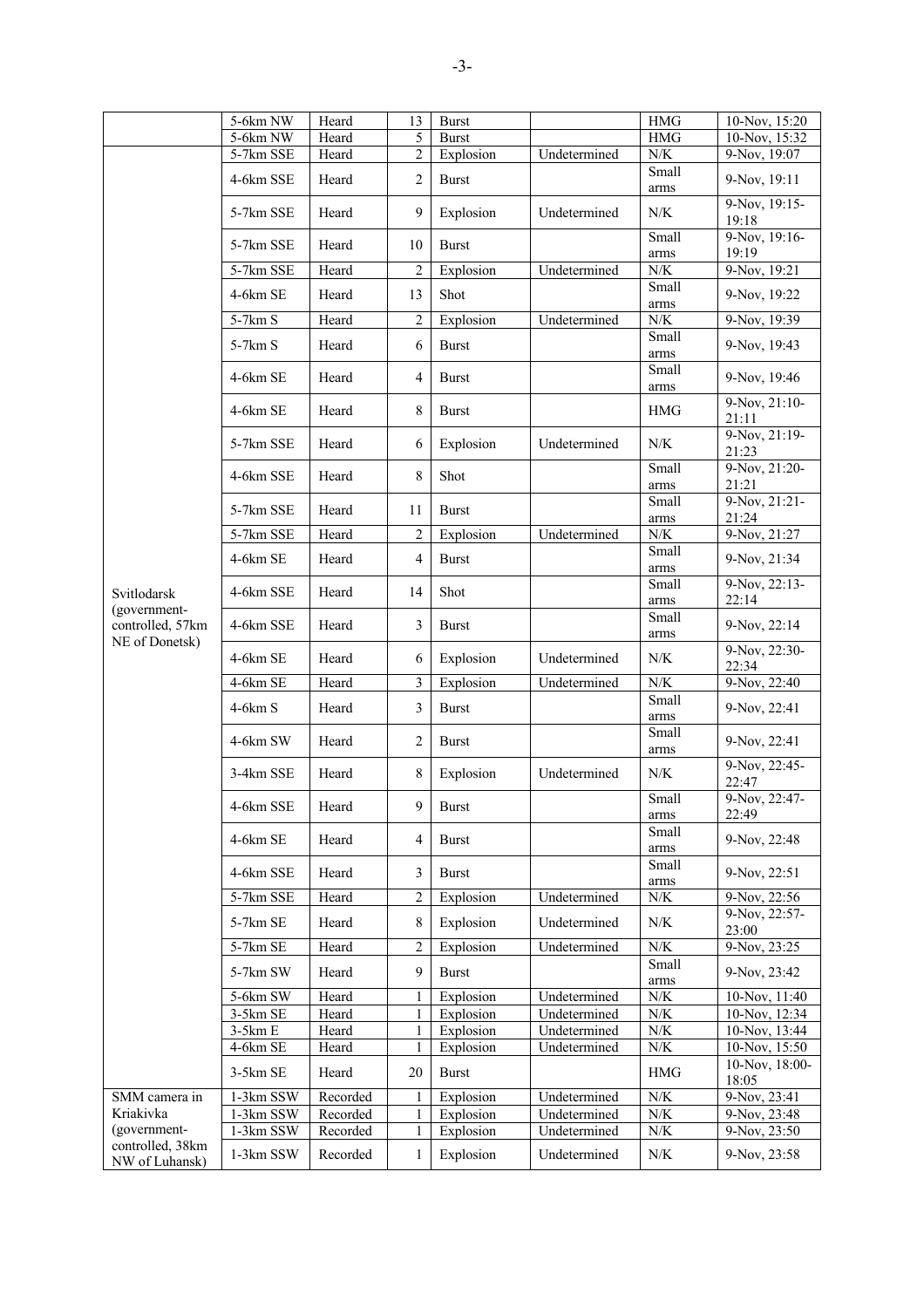|                                                                                 | 2-3km SE               | Heard | 6              | Shot           | Assessed as<br>inside the<br>disengagement<br>area                            | Small<br>arms                               | 10-Nov, 10:17-<br>10:21       |
|---------------------------------------------------------------------------------|------------------------|-------|----------------|----------------|-------------------------------------------------------------------------------|---------------------------------------------|-------------------------------|
|                                                                                 | 2-3km SE               | Heard | 2              | <b>Burst</b>   | Assessed as<br>inside the<br>disengagement<br>area                            | <b>HMG</b>                                  | 10-Nov, 10:17-<br>10:21       |
|                                                                                 | 3-5km SE               | Heard | 3              | Explosion      | Undetermined<br>(Assessed as<br>outside the<br>disengagement<br>area)         | N/K                                         | $10$ -Nov, $10:17$ -<br>10:21 |
| N edge of Zolote<br>disengagement                                               | $1-2km S$              | Heard | 8              | Shot           | Assessed as<br>inside the<br>disengagement<br>area                            | Small<br>arms                               | 10-Nov, 10:31-<br>10:51       |
| area<br>(government-<br>controlled, 60km<br>W of Luhansk)                       | 2-3km ESE              | Heard | 2              | Shot           | Unable to assess<br>whether inside<br>or outside the<br>disengagement<br>area | <b>IFV</b><br>$(BMP-1)$<br>cannon<br>(73mm) | 10-Nov, 10:32-<br>10:37       |
|                                                                                 | 1-2km SSE              | Heard | 1              | <b>Burst</b>   | Assessed as<br>inside the<br>disengagement<br>area                            | <b>HMG</b>                                  | 10-Nov, 10:41                 |
|                                                                                 | $1-2km S$              | Heard | 16             | Shot           | Assessed as<br>inside the<br>disengagement<br>area                            | <b>IFV</b><br>$(BMP-1)$<br>cannon<br>(73mm) | 10-Nov, 12:10-<br>12:16       |
|                                                                                 | $1-2km S$              | Heard | 6              | Explosion      | Impact<br>(Assessed as<br>inside the<br>disengagement<br>area)                | Mortar<br>(type)<br>$N/K$ )                 | 10-Nov, 12:13-<br>12:16       |
| S edge of Zolote<br>disengagement<br>area (non-                                 | 2-3km NNE              | Heard | $\overline{2}$ | Shot           | Unable to assess<br>whether inside<br>or outside the<br>disengagement<br>area | Small<br>arms                               | $10-Nov, 10:30-$<br>10:32     |
| government-<br>controlled, 58km<br>W of Luhansk)                                | 2-3km NW               | Heard | 5              | Shot and burst | Unable to assess<br>whether inside<br>or outside the<br>disengagement<br>area | Small<br>arms                               | 10-Nov, 10:37-<br>10:45       |
| 2.5km SSE of<br>Muratove<br>(government-<br>controlled, 51km<br>NW of Luhansk)  | $5-10km$<br><b>SSW</b> | Heard | 2              | Explosion      | Undetermined                                                                  | N/K                                         | 10-Nov, 10:34                 |
| 1.3km NE of<br>Dachne (non-<br>government-<br>controlled, 47km<br>W of Luhansk) | 7-10km W               | Heard | 10             | Explosion      | Undetermined                                                                  | N/K                                         | 10-Nov, 10:15-<br>10:22       |
| Kriakivka<br>(government-<br>controlled, 38km<br>NW of Luhansk)                 | $3-7km$ SW             | Heard | 2              | Explosion      | Undetermined                                                                  | N/K                                         | $10-Nov, 11:15$               |
| 500m N of<br>Stanytsia<br>Luhanska bridge<br>(15km NE of<br>Luhansk)            | About 1km<br><b>SW</b> | Heard | 4              | Shot           | Assessed as<br>inside the<br>disengagement<br>area                            | Small<br>arms                               | 10-Nov, 12:25-<br>12:30       |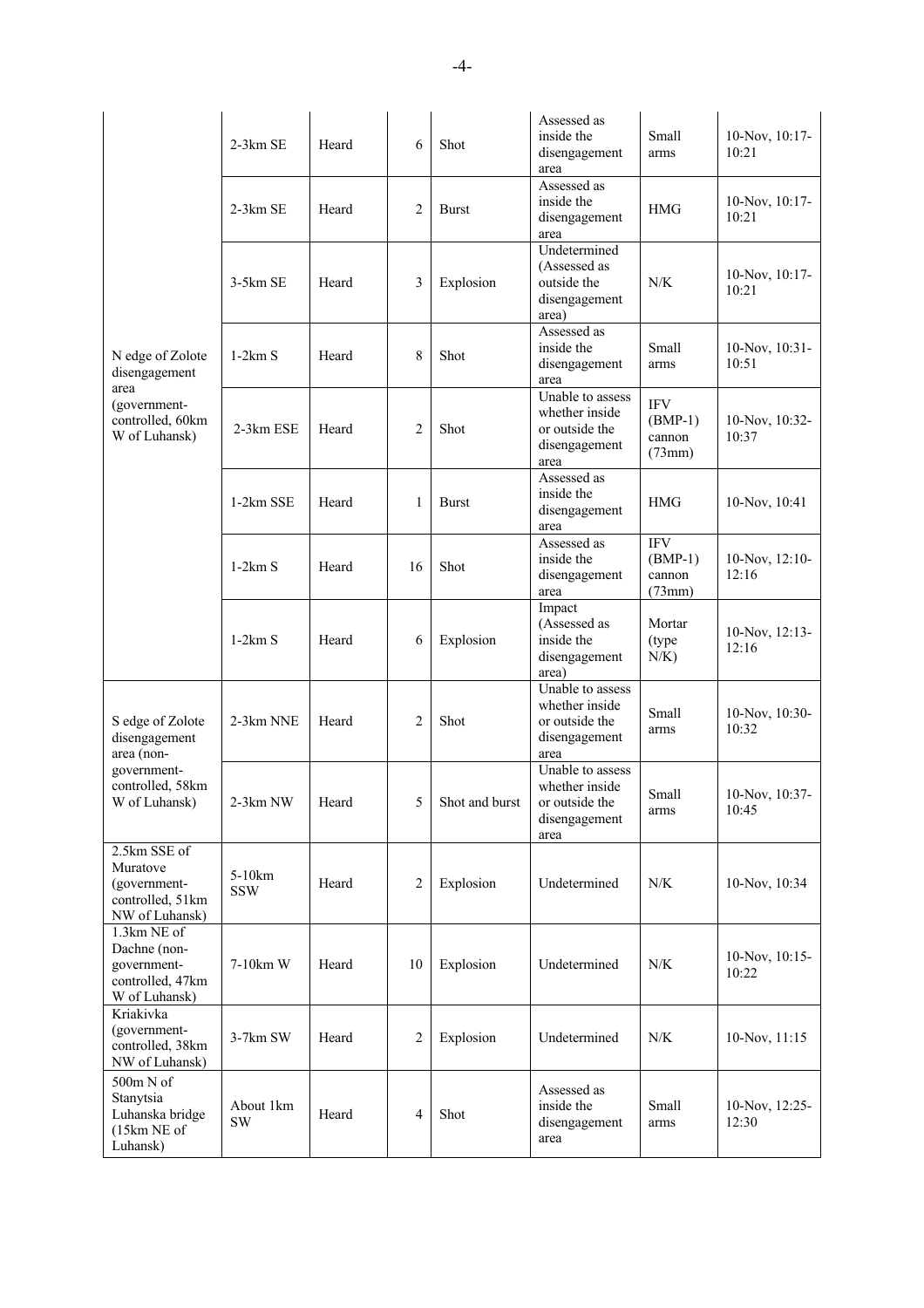|                                                                                               | About 1km<br>W              | Heard    | 7              | Shot                     | Assessed as<br>outside the<br>disengagement<br>area | Small<br>arms | 10-Nov, 12:25-<br>12:30 |
|-----------------------------------------------------------------------------------------------|-----------------------------|----------|----------------|--------------------------|-----------------------------------------------------|---------------|-------------------------|
|                                                                                               | About 400m<br>W             | Heard    | 1              | Shot                     | Assessed as<br>inside the<br>disengagement<br>area  | Small<br>arms | 10-Nov, 12:31           |
| $800m N$ of<br>Stanytsia<br>Luhanska bridge                                                   | About 2km<br>W              | Heard    | 12             | Shot                     | Assessed as<br>outside the<br>disengagement<br>area | Small<br>arms | 10-Nov, 12:44-<br>12:50 |
| (15km NE of<br>Luhansk)                                                                       | About 2km<br>W              | Heard    | 2              | <b>Burst</b>             | Assessed as<br>outside the<br>disengagement<br>area | <b>HMG</b>    | 10-Nov, 12:44-<br>12:50 |
| Kadiivka<br>(formerly)<br>Stakhanov, non-<br>government-<br>controlled, 50km<br>W of Luhansk) | $1.7 - 1.8$ km<br><b>SE</b> | Heard    | 20             | Shot and<br><b>Burst</b> | Assessed as<br>aimed at the<br>UAV                  | Small<br>arms | 10-Nov, 13:44-<br>13:45 |
|                                                                                               | 1-3km SSE                   | Recorded | 1              | Projectile               | ENE to WSW                                          | N/K           | 10-Nov, 20:56           |
|                                                                                               | 1-3km SSE                   | Recorded | $\mathbf{1}$   | Projectile               | <b>ENE</b> to WSW                                   | ${\rm N/K}$   | 10-Nov, 23:35           |
|                                                                                               | 1-3km SSE                   | Recorded | $\mathbf{1}$   | Projectile               | ENE to WSW                                          | ${\rm N/K}$   | 11-Nov, 00:15           |
|                                                                                               | 1-3km SSE                   | Recorded | $\mathbf{1}$   | Muzzle flash             | <b>ENE</b> to WSW                                   | N/K           | 11-Nov, 00:15           |
|                                                                                               | 1-3km SSE                   | Recorded | $\mathbf{1}$   | Explosion                | Undetermined                                        | ${\rm N/K}$   | 11-Nov, 00:16           |
|                                                                                               | 1-3km SSE                   | Recorded | 7              | Projectile               | <b>ENE</b> to WSW                                   | ${\rm N/K}$   | 11-Nov, 00:56           |
| SMM camera in                                                                                 | 1-3km SSE                   | Recorded | 8              | Projectile               | <b>ENE</b> to WSW                                   | $N/K$         | 11-Nov, 00:57           |
| Chermalyk<br>(government-                                                                     | 1-3km SSE                   | Recorded | 1              | Illumination<br>flare    | In vertical flight                                  | N/K           | 11-Nov, 02:24           |
| controlled, 31km                                                                              | 1-3km SSE                   | Recorded | 4              | Projectile               | ENE to WSW                                          | ${\rm N/K}$   | 11-Nov, 03:29           |
| NE of Mariupol)                                                                               | 1-3km SSE                   | Recorded | 3              | Projectile               | ENE to WSW                                          | N/K           | 11-Nov, 03:47           |
|                                                                                               | 2-4km SSE                   | Recorded | 26             | Projectile               | <b>ENE</b> to WSW                                   | $N/K$         | 11-Nov, 17:02           |
|                                                                                               | 2-4km SSE                   | Recorded | 13             | Projectile               | <b>ENE</b> to WSW                                   | ${\rm N/K}$   | 11-Nov, 17:03           |
|                                                                                               | 2-4km SSE                   | Recorded | 12             | Projectile               | ENE to WSW                                          | N/K           | 11-Nov, 17:07           |
|                                                                                               | 2-4km SSE                   | Recorded | $\overline{c}$ | Projectile               | WSW to ENE                                          | ${\rm N/K}$   | 11-Nov, 17:08           |
|                                                                                               | 2-4km SSE                   | Recorded | 4              | Projectile               | WSW to ENE                                          | N/K           | 11-Nov, 17:13           |
|                                                                                               | 2-4km SSE                   | Recorded | $\overline{c}$ | Projectile               | <b>ENE</b> to WSW                                   | N/K           | 11-Nov, 17:30           |
|                                                                                               | 1-3km SSE                   | Recorded | 1              | Projectile               | NW to SE                                            | ${\rm N/K}$   | 10-Nov, 20:15           |
|                                                                                               | 1-3km SSW                   | Recorded | $\overline{c}$ | Projectile               | W to E                                              | N/K           | 10-Nov, 20:16           |
|                                                                                               | $2-4km S$                   | Recorded | $\mathbf{1}$   | Projectile               | E to W                                              | ${\rm N/K}$   | 10-Nov, 22:09           |
|                                                                                               | $1-3km S$                   | Recorded |                | Projectile               | N to S                                              | N/K           | 10-Nov, 23:52           |
|                                                                                               | 3-5km SSW                   | Recorded |                | Explosion                | Undetermined                                        | N/K           | 11-Nov, 02:30           |
| SMM camera at<br>Donetsk                                                                      | 3-5km SSW                   | Recorded |                | Explosion                | Undetermined                                        | ${\rm N/K}$   | $11-Nov, 04:01$         |
| <b>Filtration Station</b>                                                                     | 1-3km SSW                   | Recorded | 1              | Projectile               | W to E                                              | $N\!/\!K$     | 11-Nov, 05:33           |
| (15km N of                                                                                    | 1-3km SSW                   | Recorded | 1              | Projectile               | E to W                                              | $N\!/\!K$     | 11-Nov, 05:38           |
| Donetsk)                                                                                      | 2-4km SSW                   | Recorded | 2              | Explosion                | Undetermined                                        | $N\!/\!K$     | 11-Nov, 17:33           |
|                                                                                               | 1-2km SSE                   | Recorded | 1              | Explosion                | Undetermined                                        | $N/K$         | 11-Nov, 17:46           |
|                                                                                               | 2-4km SSW                   | Recorded | 1              | Projectile               | W to E                                              | $N\!/\!K$     | 11-Nov, 18:13           |
|                                                                                               | 2-4km SSW                   | Recorded | 1              | Explosion                | Airburst                                            | $N\!/\!K$     | 11-Nov, 18:13           |
|                                                                                               | 2-4km SSW                   | Recorded | 1              | Illumination<br>flare    | In vertical flight                                  | $N\!/\!K$     | 11-Nov, 18:26           |
|                                                                                               | $3-5km E$                   | Recorded |                | Explosion                | Undetermined                                        | N/K           | 10-Nov, 00:57           |
|                                                                                               | $2-4km E$                   | Recorded |                | Projectile               | In vertical flight                                  | $N/K$         | 10-Nov, 18:08           |
|                                                                                               | 2-4km ESE                   | Recorded |                | Projectile               | In vertical flight                                  | $N/K$         | 10-Nov, 18:18           |
| SMM camera                                                                                    | 2-4km ESE                   | Recorded | 1              | Explosion                | Impact                                              | $N\!/\!K$     | 10-Nov, 18:32           |
| 1.5km NE of                                                                                   | 2-4km ESE                   | Recorded | 1              | Projectile               | S to N                                              | N/K           | 10-Nov, 19:49           |
| Hnutove                                                                                       | $3-5km E$                   | Recorded |                | Explosion                | Undetermined                                        | N/K           | 10-Nov, 21:24           |
| (government-                                                                                  | $3-5km E$                   | Recorded | 9              | Projectile               | S to N                                              | ${\rm N/K}$   | 10-Nov, 21:50           |
| controlled, 20km                                                                              | $3-5km E$                   | Recorded | $\overline{c}$ | Explosion                | Undetermined                                        | $N/K$         | 10-Nov, 21:50           |
| NE of Mariupol)                                                                               | 3-5km ENE                   | Recorded | 1              | Projectile               | N to S                                              | $N/K$         | 10-Nov, 21:51           |
|                                                                                               | $3-5km E$                   | Recorded | 1              | Projectile               | N to S                                              | $N/K$         | 10-Nov, 21:54           |
|                                                                                               | $3-5km E$                   | Recorded | 1              | Explosion                | Undetermined                                        | $N\!/\!K$     | 10-Nov, 21:54           |
|                                                                                               | $3-5km E$                   | Recorded | $\mathbf{1}$   | Projectile               | S to N                                              | $N\!/\!K$     | 10-Nov, 23:49           |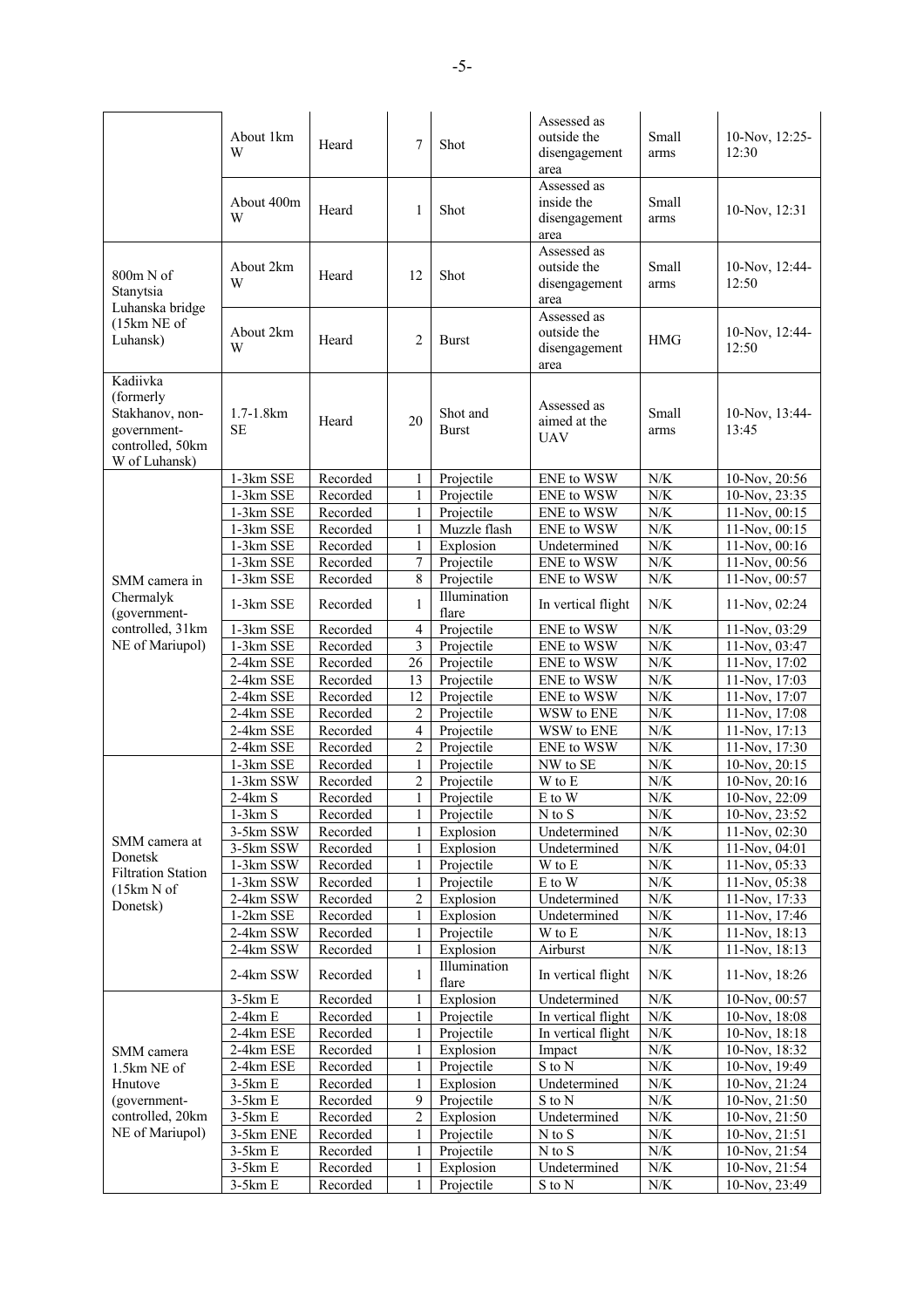|                                                                                | 3-5km ESE  | Recorded | 2              | Projectile            | $N$ to $S$                   | N/K       | 10-Nov, 23:49    |
|--------------------------------------------------------------------------------|------------|----------|----------------|-----------------------|------------------------------|-----------|------------------|
|                                                                                | $3-5km E$  | Recorded |                | Explosion             | Undetermined                 | N/K       | 11-Nov, 02:59    |
|                                                                                | $3-5km E$  | Recorded | 1              | Explosion             | Undetermined                 | $N/K$     | 11-Nov, 03:05    |
|                                                                                | $3-5km E$  | Recorded | $\overline{c}$ | Explosion             | Undetermined                 | $N\!/\!K$ | 11-Nov, 03:08    |
|                                                                                | $3-5km E$  | Recorded | 1              | Explosion             | Undetermined                 | $N\!/\!K$ | 11-Nov, 03:09    |
|                                                                                | $3-5km E$  | Recorded | 9              | Projectile            | S to N                       | $N\!/\!K$ | 11-Nov, 04:22    |
|                                                                                | 3-5km ESE  | Recorded | 3              | Projectile            | $\mathrm{N}$ to $\mathrm{S}$ | $N\!/\!K$ | 11-Nov, 04:30    |
|                                                                                | $3-5km E$  | Recorded |                | Explosion             | Undetermined                 | $N/K$     | 11-Nov, 04:33    |
|                                                                                | $3-5km E$  | Recorded | 1              | Projectile            | S to N                       | $N\!/\!K$ | 11-Nov, 04:51    |
|                                                                                | $2-4km E$  | Recorded | 3              | Projectile            | $N$ to $S$                   | $N\!/\!K$ | 11-Nov, 18:19    |
|                                                                                | $2-4km E$  | Recorded | 1              | Explosion             | Impact                       | $N\!/\!K$ | 11-Nov, 18:20    |
| SMM camera in<br>Hranitne<br>(government-<br>controlled, 60km<br>S of Donetsk) | $2-4km E$  | Recorded | $\overline{2}$ | Explosions            | Undetermined                 | N/K       | 10-Nov, 22:20    |
|                                                                                | 3-5km NE   | Recorded |                | Explosion             | Undetermined                 | N/K       | 10-Nov, 20:37    |
|                                                                                | 3-5km NE   | Recorded | $\overline{4}$ | Explosion             | Undetermined                 | N/K       | 10-Nov, 20:40    |
|                                                                                | 3-5km NE   | Recorded | 5              | Projectile            | SE to NW                     | $N\!/\!K$ | 10-Nov, 20:40    |
|                                                                                | 3-5km NE   | Recorded | 4              | Explosion             | Undetermined                 | $N\!/\!K$ | 10-Nov, 20:42    |
|                                                                                | 3-5km NE   | Recorded | $\overline{4}$ | Projectile            | SE to NW                     | $N\!/\!K$ | 10-Nov, 20:42    |
|                                                                                | 3-5km NE   | Recorded | 7              | Explosion             | Undetermined                 | $N/K$     | 10-Nov, 20:43    |
|                                                                                | 3-5km NE   | Recorded | $\tau$         | Projectile            | SE to NW                     | N/K       | 10-Nov, 20:43    |
|                                                                                | 3-5km NE   | Recorded | $\,8\,$        | Projectile            | SE to NW                     | N/K       | 10-Nov, 20:44    |
|                                                                                | 3-5km ENE  | Recorded | 2              | Muzzle flash          |                              | $N\!/\!K$ | 10-Nov, 20:44    |
| SMM camera E                                                                   | $3-5km$ NE | Recorded | 1              | Explosion             | Undetermined                 | $N/K$     | 10-Nov, 20:45    |
| of Lomakyne                                                                    | 3-5km NE   | Recorded | 1              | Explosion             | Undetermined                 | $N\!/\!K$ | 10-Nov, 20:48    |
| (government-                                                                   | $3-5km$ NE | Recorded | $\overline{c}$ | Explosion             | Undetermined                 | $N\!/\!K$ | 10-Nov, 20:51    |
| controlled, 15km                                                               | 3-5km ENE  | Recorded | 1              | Explosion             | Undetermined                 | $N\!/\!K$ | 10-Nov, 20:58    |
| NE of Mariupol)                                                                | 3-5km NE   | Recorded | 4              | Projectile            | SE to NW                     | N/K       | 10-Nov, 20:59    |
|                                                                                | 3-5km ENE  | Recorded | 1              | Muzzle flash          |                              | $N/K$     | 10-Nov, 20:59    |
|                                                                                | 3-5km ENE  | Recorded | 1              | Explosion             | Undetermined                 | $N/K$     | 10-Nov, 21:01    |
|                                                                                | 3-5km ENE  | Recorded | 1              | Explosion             | Undetermined                 | $N\!/\!K$ | 10-Nov, 21:09    |
|                                                                                | 3-5km ENE  | Recorded | 1              | Illumination<br>flare | In vertical flight           | N/K       | 10-Nov, 21:12    |
|                                                                                | 3-5km ENE  | Recorded | 1              | Projectile            | In vertical flight           | N/K       | 10-Nov, 21:17    |
|                                                                                | 3-5km ENE  | Recorded | 1              | Explosion             | Airburst                     | $N\!/\!K$ | 10-Nov, 21:17    |
|                                                                                | $3-5km E$  | Recorded | 11             | Projectile            | SE to NW                     | $N\!/\!K$ | 10-Nov, 21:22    |
|                                                                                | $3-5km E$  | Recorded | 3              | Muzzle flash          | Undetermined                 | $N\!/\!K$ | 10-Nov, 21:22    |
| SMM camera at                                                                  | $1-3km E$  | Recorded | 13             | Projectile            | N to S                       | $N\!/\!K$ | 10-Nov, 20:58    |
| entry-exit                                                                     | $1-3km E$  | Recorded | 15             | Projectile            | N to S                       | $N/K$     | 10-Nov, 21:21    |
| checkpoint in<br>Maiorsk<br>(government-<br>controlled, 45km<br>NE of Donetsk) | $1-3km E$  | Recorded | 4              | Projectile            | $N$ to $S$                   | N/K       | 11-Nov, 05:40    |
| SMM camera at                                                                  | 2-4km NNE  | Recorded | 1              | Projectile            | SW to NE                     | N/K       | 10-Nov, 21:02    |
| entry-exit                                                                     | $2-4km N$  | Recorded | 11             | Projectile            | W to E                       | $N\!/\!K$ | 11-Nov, 01:28    |
| checkpoint in<br>Marinka<br>(government-<br>controlled, 23km<br>SW of Donetsk) | 2-4km NNE  | Recorded | 1              | Explosion             | Undetermined                 | N/K       | 11-Nov, 04:00    |
|                                                                                | $2-4km S$  | Recorded | 1              | Explosion             | Undetermined                 | $N\!/\!K$ | $10$ -Nov, 20:48 |
| SMM camera at                                                                  | 2-4km SSE  | Recorded | 1              | Explosion             | Undetermined                 | $N\!/\!K$ | 10-Nov, 20:51    |
| entry-exit                                                                     | $2-4km S$  | Recorded | 1              | Explosion             | Undetermined                 | $N\!/\!K$ | 10-Nov, 20:56    |
| checkpoint in<br>Pyshchevyk                                                    | 2-4km SSE  | Recorded |                | Explosion             | Undetermined                 | $N\!/\!K$ | 10-Nov, 21:03    |
| (government-                                                                   | 2-4km SSE  | Recorded | 1              | Illumination<br>flare | In vertical flight           | $N\!/\!K$ | 10-Nov, 21:12    |
| controlled, 25km<br>NE of Mariupol)                                            | $2-4km S$  | Recorded | 1              | Projectile            | W to E                       | $N/K$     | 10-Nov, 21:17    |
|                                                                                | 2-4km SSE  | Recorded | 1              | Explosion             | Undetermined                 | $N\!/\!K$ | 11-Nov, 03:33    |
| SMM camera<br>1km SW of<br>Shyrokyne (20km<br>E of Mariupol)                   | 3-5km NNE  | Recorded | 1              | Projectile            | In vertical flight           | N/K       | 10-Nov, 22:26    |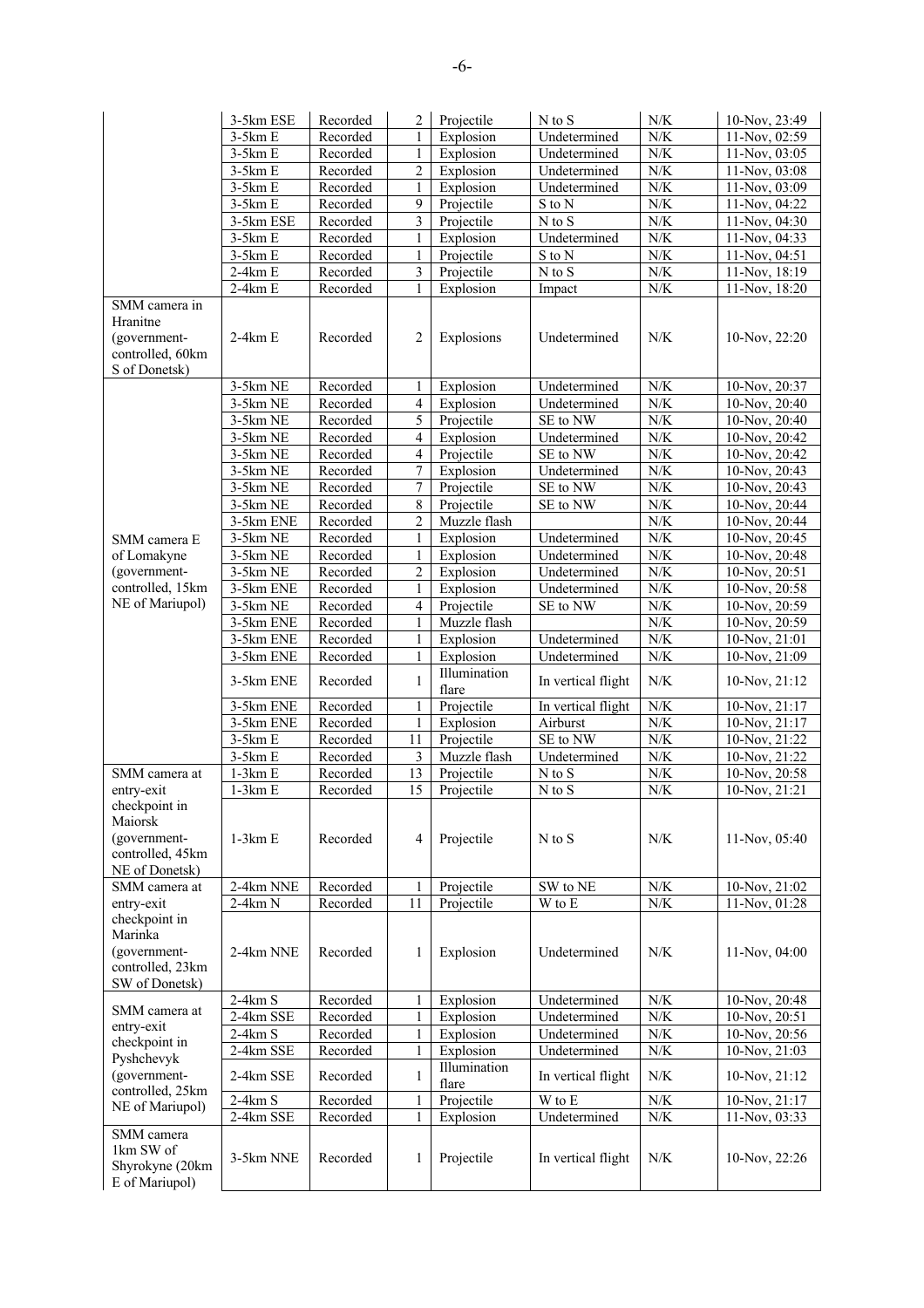| Avdiivka<br>(government-<br>controlled, 17km<br>N of Donetsk)                                              | $4-5km$ SE | Heard            | 1              | Explosion    | Undetermined                | N/K                  | 11-Nov, 11:25           |
|------------------------------------------------------------------------------------------------------------|------------|------------------|----------------|--------------|-----------------------------|----------------------|-------------------------|
| Donetsk city<br>centre (non-<br>government-<br>controlled)                                                 | N/K N      | Heard            | 1              | Explosion    | Undetermined                | N/K                  | 11-Nov, 09:08           |
| 1.3km NE of<br>Donetsk central<br>railway station<br>(non-government-<br>controlled, 6km<br>NW of Donetsk) | $2-3km N$  | Heard            | 20             | <b>Burst</b> |                             | <b>HMG</b>           | 11-Nov, 14:24           |
|                                                                                                            | $1-2km$ NW | Heard            | 2              | Explosion    | Undetermined                | N/K                  | 11-Nov, 09:28-<br>09:31 |
|                                                                                                            | $2-3km$ SW | Heard            | 15             | Shot         |                             | Small<br>arms        | 11-Nov, 09:50           |
| 1.1km NW of                                                                                                | 2km SW     | Heard            |                | Shot         | Uncountable,<br>overlapping | Small<br>arms        | 11-Nov, 10:07           |
| Yasynuvata<br>Railway station                                                                              | $2-3km$ SW | Heard and<br>saw | 2              | Explosion    | Undetermined                | N/K                  | 11-Nov, 13:20-<br>13:28 |
| (non-government-<br>controlled, 16km                                                                       | 2-3km SW   | Heard            | 2              | Explosion    | Undetermined                | N/K                  | 11-Nov, 13:32-<br>13:33 |
| NE of Donetsk)                                                                                             | $1-2km$ SW | Heard and<br>saw | 1              | Explosion    | Airburst                    | N/K                  | 11-Nov, 13:37           |
|                                                                                                            | $2-3km$ W  | Heard            | 2              | Explosion    | Undetermined                | ${\rm N/K}$          | 11-Nov, 13:40           |
|                                                                                                            | $2-3km$ SW | Heard            | 2              | Explosion    | Undetermined                | N/K                  | 11-Nov, 13:50-<br>14:00 |
| 2km SE of<br>Lebedynske                                                                                    | N/K NNE    | Heard            | 1              | Explosion    | Undetermined                | N/K                  | 11-Nov, 10:50           |
| (government-<br>controlled, 16km<br>NE of Mariupol)                                                        | N/K NNE    | Heard            | 1              | Explosion    | Outgoing                    | N/K                  | 11-Nov, 11:04           |
|                                                                                                            | 5-7km SW   | Heard            |                | Explosion    | Undetermined                | ${\rm N/K}$          | 10-Nov, 18:31           |
|                                                                                                            | 3-5km SE   | Heard            | 2              | <b>Burst</b> |                             | <b>Small</b><br>arms | 10-Nov, 18:44           |
|                                                                                                            | $3-5km$ SE | Heard            | 2              | <b>Burst</b> |                             | <b>Small</b><br>arms | 10-Nov, 18:48           |
|                                                                                                            | $3-5km$ SE | Heard            | 4              | Shot         |                             | Small<br>arms        | 10-Nov, 18:49           |
|                                                                                                            | 5-7km SW   | Heard            | 3              | Explosion    | Undetermined                | N/K                  | 10-Nov, 18:50           |
|                                                                                                            | 3-5km SE   | Heard            | 12             | <b>Burst</b> |                             | Small                | 10-Nov, 18:51-          |
|                                                                                                            | 5-7km SW   | Heard            | 1              | Explosion    | Undetermined                | arms<br>${\rm N/K}$  | 18:52<br>10-Nov, 18:51  |
|                                                                                                            | 4-6km SE   | Heard            | 2              | Explosion    | Undetermined                | ${\rm N/K}$          | $10-Nov, 19:02$         |
| Svitlodarsk                                                                                                | 4-6km SE   | Heard            | 9              | <b>Burst</b> |                             | Small<br>arms        | 10-Nov, 19:02           |
| (government-                                                                                               | 5-7km SE   | Heard            |                | Explosion    | Undetermined                | ${\rm N/K}$          | 10-Nov, 19:11           |
| controlled, 57km                                                                                           | 5-7km SSE  | Heard            | 1              | Explosion    | Undetermined                | ${\rm N/K}$          | 10-Nov, 19:17           |
| NE of Donetsk)                                                                                             | 4-6km SE   | Heard            | 3              | <b>Burst</b> |                             | Small<br>arms        | 10-Nov, 19:18           |
|                                                                                                            | $5-7km$ SE | Heard            | 2              | Explosion    | Undetermined                | ${\rm N/K}$          | 10-Nov, 19:27           |
|                                                                                                            | 4-6km SE   | Heard            | 1              | <b>Burst</b> |                             | Small<br>arms        | 10-Nov, 19:28           |
|                                                                                                            | $4-6km E$  | Heard            | 5              | <b>Burst</b> |                             | Small<br>arms        | 10-Nov, 19:28-<br>19:29 |
|                                                                                                            | 4-6km SE   | Heard            | 2              | <b>Burst</b> |                             | Small<br>arms        | 10-Nov, 19:40           |
|                                                                                                            | 3-5km SSE  | Heard            | 2              | Explosion    | Undetermined                | $N\!/\!K$            | 10-Nov, 19:41           |
|                                                                                                            | 3-5km SE   | Heard            | 10             | <b>Burst</b> |                             | Small<br>arms        | 10-Nov, 19:42-<br>19:45 |
|                                                                                                            | 4-6km SE   | Heard            | 1              | Explosion    | Undetermined                | ${\rm N/K}$          | 10-Nov, 19:47           |
|                                                                                                            | 5-7km S    | Heard            | $\overline{2}$ | Explosion    | Undetermined                | $N\!/\!K$            | 10-Nov, 20:31           |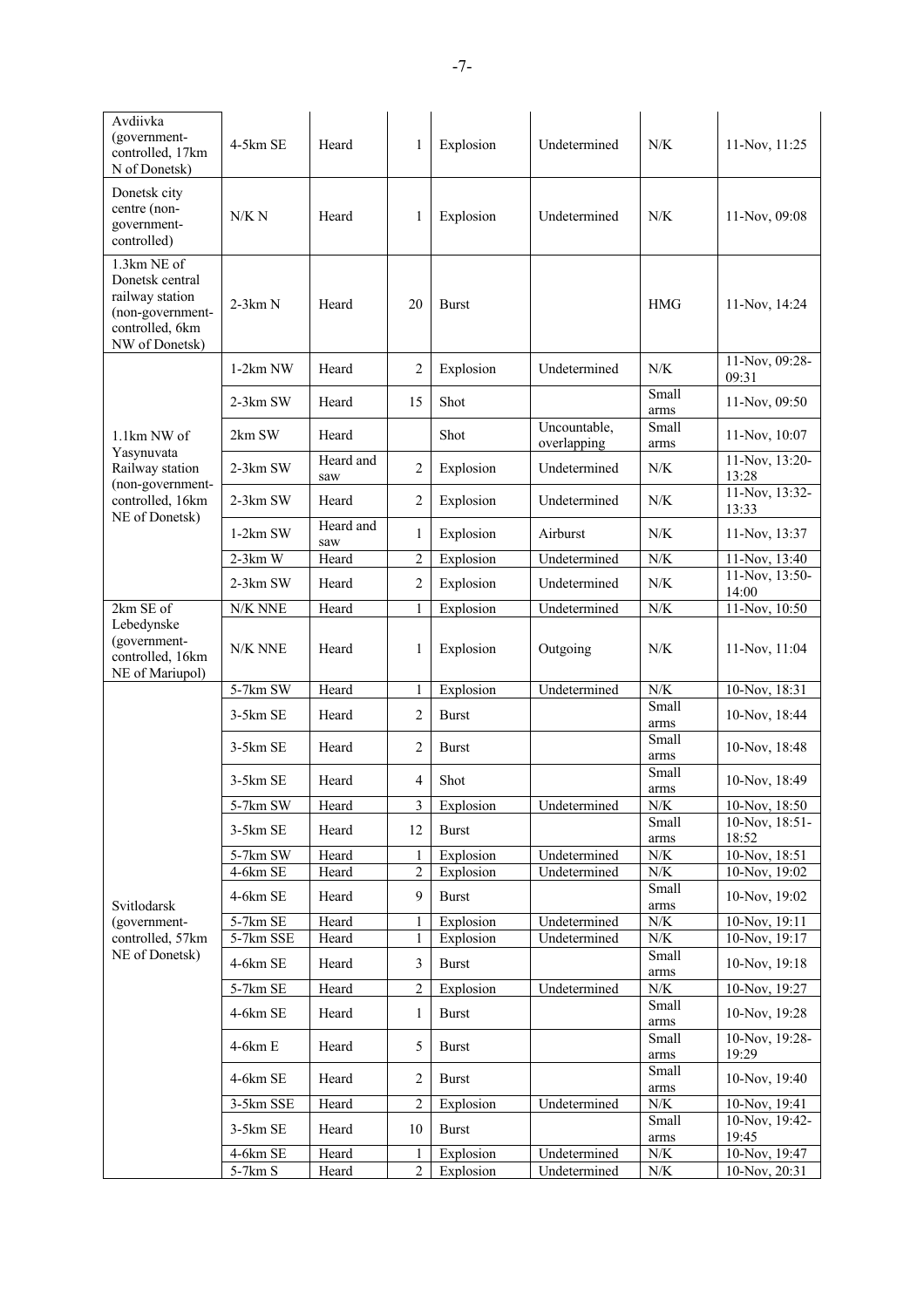|                                                                                            | 5-7km E   | Heard    | 6                        | <b>Burst</b> |              | Small                | 10-Nov, 20:31             |
|--------------------------------------------------------------------------------------------|-----------|----------|--------------------------|--------------|--------------|----------------------|---------------------------|
|                                                                                            |           |          |                          |              |              | arms                 |                           |
|                                                                                            | 5-7km SSW | Heard    | 8                        | <b>Burst</b> |              | <b>HMG</b>           | 10-Nov, 20:49             |
|                                                                                            | 4-6km SE  | Heard    | 8                        | <b>Burst</b> |              | $\rm HMG$            | 10-Nov, 21:08             |
|                                                                                            | 4-6km SE  | Heard    | 5                        | Explosion    | Undetermined | $N\!/\!K$            | 10-Nov, 21:08-<br>21:09   |
|                                                                                            | $3-4km S$ | Heard    | 5                        | Shot         |              | Small<br>arms        | 10-Nov, 21:14             |
|                                                                                            | 5-7km SW  | Heard    | $\overline{\mathcal{L}}$ | Explosion    | Undetermined | $N\!/\!K$            | 10-Nov, 21:14-<br>21:16   |
|                                                                                            | 6-8km SW  | Heard    | 6                        | Explosion    | Undetermined | $N\!/\!K$            | $10-Nov, 21:29-$<br>21:32 |
|                                                                                            | 5-7km S   | Heard    | $\mathbf{1}$             | Explosion    | Undetermined | ${\rm N/K}$          | 10-Nov, 21:30             |
|                                                                                            | 5-7km SSW | Heard    | 4                        | Shot         |              | Small<br>arms        | 10-Nov, 21:31             |
|                                                                                            | 3-5km SE  | Heard    | 5                        | Shot         |              | Small<br>arms        | 10-Nov, 22:09             |
|                                                                                            | 3-5km SE  | Heard    | 6                        | <b>Burst</b> |              | Small<br>arms        | 10-Nov, 22:11             |
|                                                                                            | 2-4km SE  | Heard    | 9                        | Shot         |              | Small<br>$\rm{arms}$ | 10-Nov, 22:23             |
|                                                                                            | 2-4km SE  | Heard    | 6                        | Shot         |              | Small<br>$\rm{arms}$ | 10-Nov, 22:27             |
|                                                                                            | 2-4km SE  | Heard    | 9                        | <b>Burst</b> |              | Small                | 10-Nov, 22:44-            |
|                                                                                            |           |          |                          |              |              | arms                 | 22:47                     |
|                                                                                            | 5-7km SE  | Heard    | 6                        | Explosion    | Undetermined | $N\!/\!K$<br>Small   | 10-Nov, 22:54             |
|                                                                                            | $3-5km E$ | Heard    | 3                        | <b>Burst</b> |              | $\rm{arms}$          | 10-Nov, 23:23             |
|                                                                                            | 3-5km SE  | Heard    | 7                        | <b>Burst</b> |              | Small<br>arms        | 10-Nov, 22:37             |
|                                                                                            | 2-4km SE  | Heard    | 3                        | <b>Burst</b> |              | Small<br>$\rm{arms}$ | 10-Nov, 23:52             |
|                                                                                            | 2-4km SE  | Heard    | 5                        | <b>Burst</b> |              | Small<br>arms        | 10-Nov, 23:57             |
|                                                                                            | 2-3km SW  | Heard    | 1                        | Explosion    | Undetermined | $N\!/\!K$            | 11-Nov, 17:02             |
|                                                                                            | 2-3km SW  | Heard    | $\mathbf{1}$             | Explosion    | Undetermined | ${\rm N/K}$          | 11-Nov, 17:07             |
|                                                                                            | 3-4km SE  | Heard    | 3                        | <b>Burst</b> |              | $\rm HMG$            | 11-Nov, 17:22             |
|                                                                                            | $3-4km E$ | Heard    | 9                        | <b>Burst</b> |              | HMG                  | 11-Nov, 17:34             |
|                                                                                            | $3-4km E$ | Heard    | $\,1$                    | <b>Burst</b> |              | $\rm HMG$            | 11-Nov, 17:51             |
|                                                                                            | 3-4km SE  | Heard    | 6                        | <b>Burst</b> |              | HMG                  | 11-Nov, 18:06             |
|                                                                                            | 4-5km SE  | Heard    | $\mathbf{1}$             | Explosion    | Undetermined | ${\rm N/K}$          | 11-Nov, 18:06             |
|                                                                                            | 3-4km SE  | Heard    | 3                        | <b>Burst</b> |              | HMG                  | 11-Nov, 18:11             |
|                                                                                            | 3-4km SE  | Heard    | 1                        | Explosion    | Undetermined | ${\rm N/K}$          | 11-Nov, 18:14             |
|                                                                                            | 2km SE    | Heard    | $\mathbf{1}$             | Explosion    | Undetermined | ${\rm N/K}$          | 11-Nov, 18:15             |
|                                                                                            | 4km SE    | Heard    | 8                        | <b>Burst</b> |              | <b>HMG</b>           | 11-Nov, 18:16             |
|                                                                                            | 2-3km SE  | Heard    | 2                        | Explosion    | Undetermined | ${\rm N/K}$          | 11-Nov, 18:17             |
|                                                                                            | 3-4km SE  | Heard    | 4                        | <b>Burst</b> |              | <b>HMG</b>           | 11-Nov, 18:18             |
|                                                                                            | 4-5km E   | Heard    | 1                        | Explosion    | Undetermined | ${\rm N/K}$          | 11-Nov, 18:18             |
|                                                                                            | 4-5km SE  | Heard    | 3                        | <b>Burst</b> |              | <b>HMG</b>           | 11-Nov, 18:20             |
|                                                                                            | 4-5km SE  | Heard    | 1                        | Explosion    | Undetermined | ${\rm N/K}$          | 11-Nov, 18:25             |
|                                                                                            | 2-3km SE  | Heard    | 2                        | Explosion    | Undetermined | ${\rm N/K}$          | 11-Nov, 18:28             |
| E edge of                                                                                  | $2-4km E$ | Heard    | 1                        | Explosion    | Impact       | ${\rm N/K}$          | 11-Nov, 09:22             |
| Kamianka<br>(government-<br>controlled, 20km<br>N of Donetsk)                              | $2-4km E$ | Heard    | 1                        | Explosion    | Impact       | N/K                  | 11-Nov, 09:33             |
| SMM camera on<br>N edge of<br>Popasna<br>(government-<br>controlled, 69km<br>W of Luhansk) | $2-4km E$ | Recorded | 1                        | Explosion    | Undetermined | N/K                  | 10-Nov, 21:21             |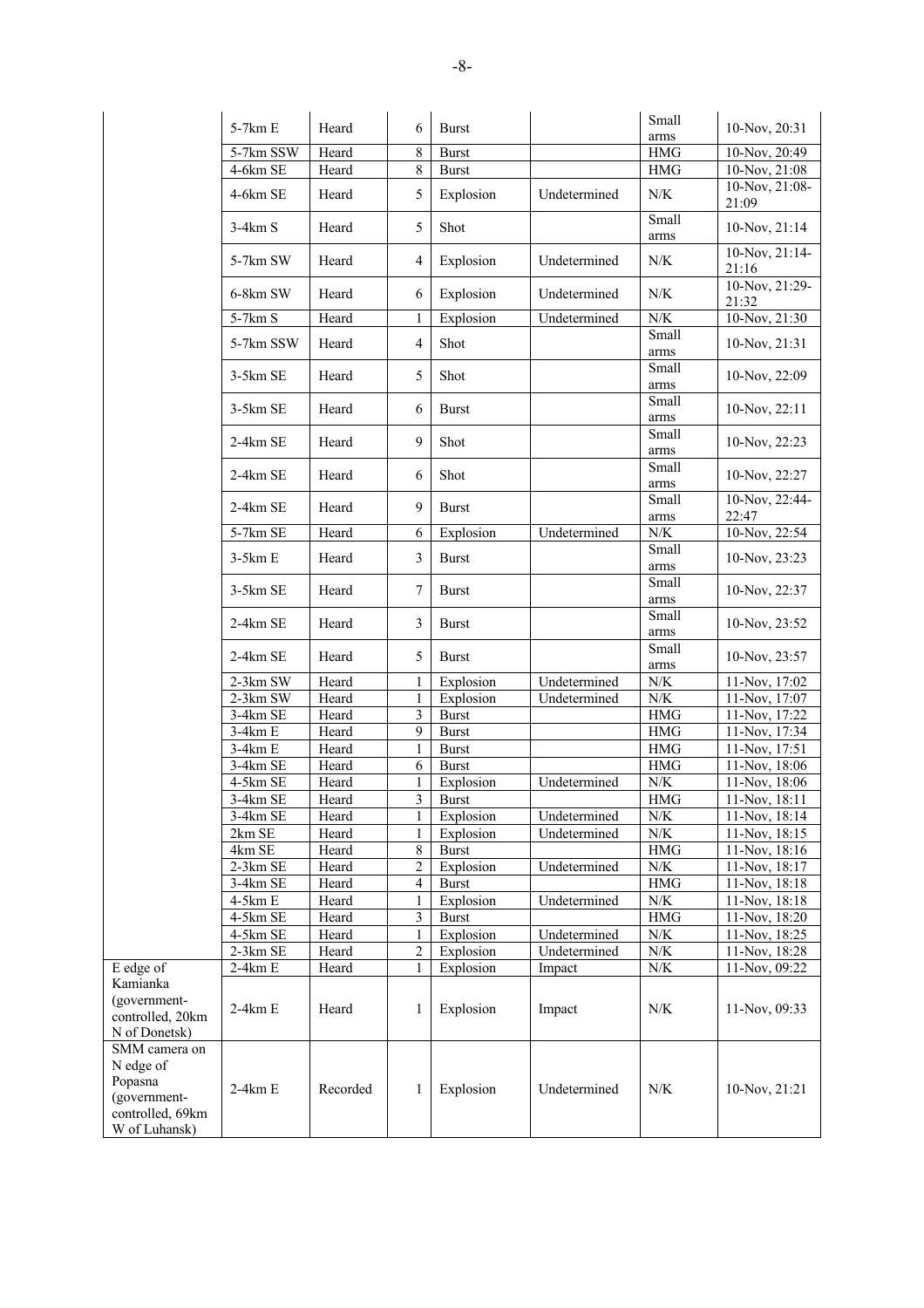| S edge of<br>Berezivske (non-<br>government-                                        | $2-5km N$                   | Heard | 11 | Explosion    | Undetermined                                                          | N/K                            | 11-Nov, 09:45-<br>10:11 |
|-------------------------------------------------------------------------------------|-----------------------------|-------|----|--------------|-----------------------------------------------------------------------|--------------------------------|-------------------------|
| controlled, 53km<br>NW of Luhansk)                                                  | $2-5km N$                   | Heard | 49 | <b>Burst</b> |                                                                       | Small<br>arms                  | 11-Nov, 09:45-<br>10:11 |
| Zolote<br>(government-                                                              | $3-8km E$                   | Heard | 15 | Explosion    | Undetermined<br>(Assessed as<br>outside the<br>disengagement<br>area) | Artillery<br>(type)<br>$N/K$ ) | 11-Nov, 09:55-<br>10:05 |
| controlled, 60km<br>W of Luhansk)                                                   | $3-5km E$                   | Heard | 16 | <b>Burst</b> | Assessed as<br>outside the<br><b>HMG</b><br>disengagement<br>area     | 11-Nov, 09:55-<br>10:05        |                         |
| 1.4km ESE of<br>Novotoshkivske<br>(government-<br>controlled, 53km<br>W of Luhansk) | $30-50m$ SW                 | Heard |    | Shot         | Assessed as<br>aimed at the<br><b>SMM UAV</b>                         | Small<br>arms                  | 11-Nov, 10:52           |
| Krasnyi Lyman<br>(non-government-<br>controlled, 30km<br>NW of Luhansk)             | $0.6 - 0.8$ km<br><b>SE</b> | Heard |    | Shot         |                                                                       | <b>Small</b><br>arms           | 11-Nov, 11:49           |